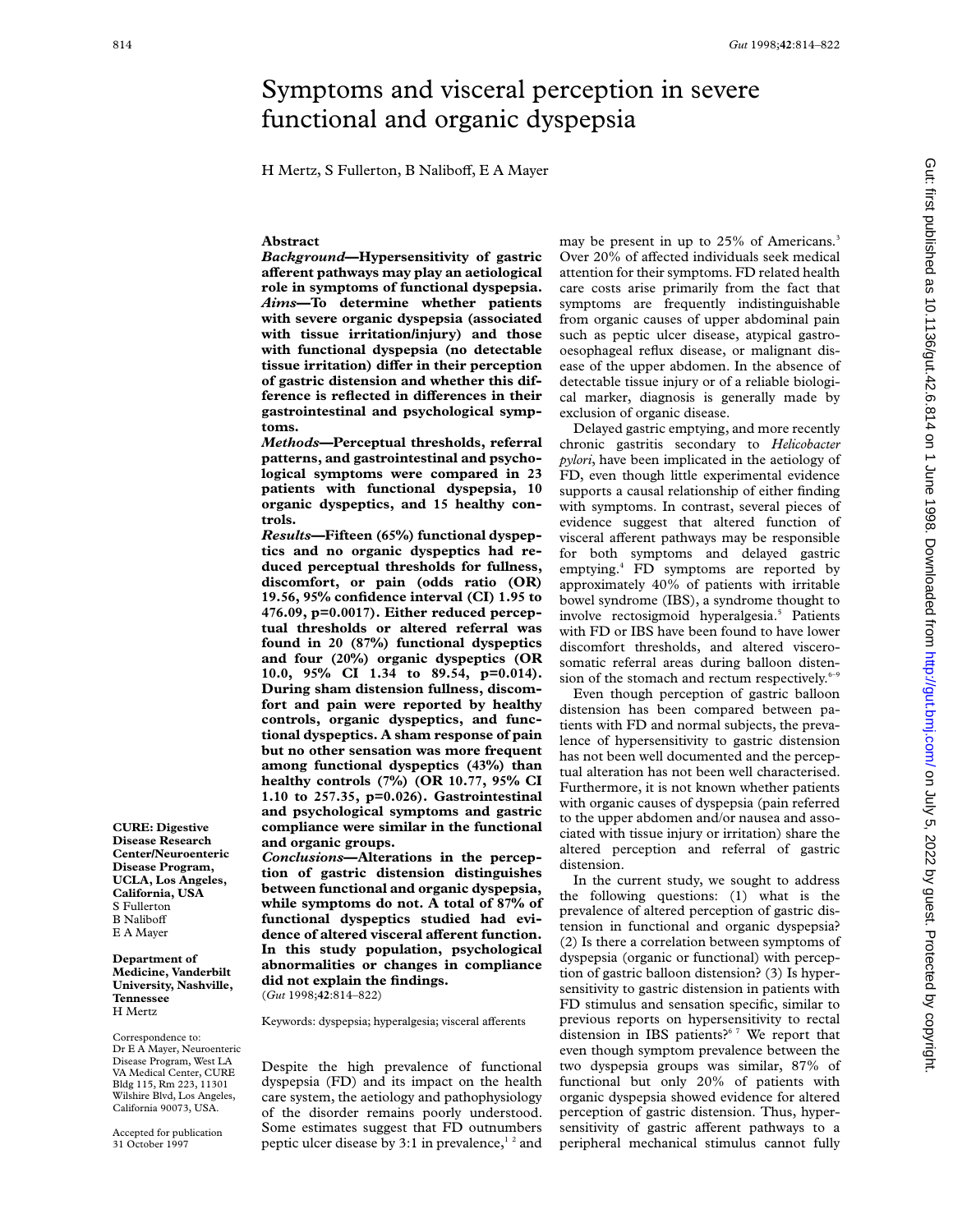explain symptom generation in dyspepsia. Furthermore, chronic gastric or oesophageal irritation is not associated with gastric hyperalgesia. Part of these results have previously been reported in abstract form.<sup>10</sup>

# **Methods**

# **SUBJECTS**

All patients with dyspepsia (organic and functional) complained of pain, discomfort, or nausea referred to the upper abdomen (umbilical and above) occurring at least three times a week, and of at least three months duration. None of the subjects ingested more than 56 g of alcohol per day, took aspirin or non-steroidal anti-inflammatory agents, or displayed symptoms of overt psychopathology (DSM IV diagnoses of depression, anxiety disorder, or psychosis). All were seen by one of three physicians from the UCLA Center for Functional Bowel Disorders and Abdominal Pain. Patients were seen and evaluated at UCLA and at the CURE: Digestive Disease Research Center at the West LA Veterans Administration Hospital. Each patient completed a modified Talley Bowel Symptom Questionnaire,<sup>7 11</sup> a psychological symptom checklist  $(SCL-90)$ ,<sup>12</sup> and had a full history and physical examination by one of the three physicians; they were evaluated based on the physician's clinical assessment.

# *Functional dyspepsia patients*

Twenty three patients between the ages of 20 and 74 (mean 46.7 years) were classified by their physicians as having FD. A diagnosis of FD was made based on a minimum history of three months of nausea, abdominal pain, and/or discomfort referred to the upper abdomen after exclusion of organic causes. Twenty one were seen at UCLA and two were seen at the CURE: Digestive Disease Research Center. Sixteen were female and seven were male. All had a normal upper endoscopy within three months of entry. To exclude atypical reflux, 57% had a 24 hour oesophageal pH study performed (all of which were normal) and all had failed either a four week trial of standard dose H<sub>2</sub> blockers or omeprazole (40 mg/day). Patients with a history of either gastric surgery or vagotomy were excluded.

# *Organic dyspepsia patients*

Ten patients with dyspeptic symptoms between the ages of 34 and 68 (mean age 52 years) underwent gastric sensory testing during their evaluation for abdominal pain. Sensory testing was ordered to diagnose or exclude functional dyspepsia. We excluded patients with specific organic diagnoses such as peptic ulcer disease. Four patients were female and six were male. Seven patients were seen at UCLA and three were seen at CURE. All patients had at least an oesophagogastroduodenoscopy during their evaluation. Organic pathology was detertnined by endoscopy in four patients (two duodenal ulcers, one gastric ulcer, and one oesophagitis), by 24 hour oesophageal pH monitoring in three (all gastro-oesophageal reflux), by computed tomography (CT) scan in two (one hepatoma and one dense adhesions with gastric

entrapment), and blood tests in one (porphyria). The organic diseases were thought to explain the dyspeptic symptoms in all 10 subjects based on clinical impression. In three with ulcers, symptoms resolved with acid suppression. In one with oesophagitis and three with abnormal oesophageal pH studies, symptoms resolved with proton pump inhibitors. One patient had gastric entrapment with severe distortion of her stomach by CT scan and endoscopy. These abnormalities were thought to explain her early satiety and dyspepsia. She did not undergo surgery and the cause of the symptoms was therefore not definitively confirmed. One patient had a hepatoma and his symptoms progressed as the tumour enlarged. In one patient, acute intermittent porphyria by signs, symptoms, and urine testing was thought to explain her symptoms.

In all cases (functional and organic) a diagnosis had not been established at the time of gastric sensory testing. The performing technician and the interpreting physician were blinded to the final diagnosis.

# *Healthy volunteers*

Fifteen healthy subjects (14 men, one woman) between the ages of 21 and 55 (mean age 35) were recruited by advertisement. All had gastric sensory testing at CURE. None had any history of chronic illness or evidence for chronic abdominal pain or discomfort. Each subject was screened with a history and physical examination to ensure no medical problems were present. Normal gastric distension volume thresholds for sensations of fullness, discomfort, and pain were determined by taking the mean of the 15 healthy controls (90% confidence interval). The study protocol was approved by the West Los Angeles Veterans Administration Human Subjects Committee.

# **EQUIPMENT**

# *Displacement device*

A computer driven programmable volume displacement device (Synectics Visceral Stimulator, Synectics, Stockholm) was used in these studies to distend the stomach.<sup>13</sup> The device can deliver volume ramps or phasic pressure steps while simultaneously monitoring pressure and volume at a sampling rate of one per second. Pressure is monitored within the inflation device. The software compensated for the compressibility of air using the Ideal Gas Law. This correction was validated by clamping the air line of the device during ramp distension. Under these circumstances, no volume displacement and a straight increase in pressure was observed. The threshold of perceived sensations (fullness, discomfort, pain) was recorded on the pressure volume curve when the subject pushed one of three buttons on a marker device. Balloon deflation was immediately triggered either when the subject indicated pain, or when the device reached the pressure limit of 60 mm Hg, or a volume of 1600 ml. The response characteristics of the device have previously been reported in detail.<sup>14</sup>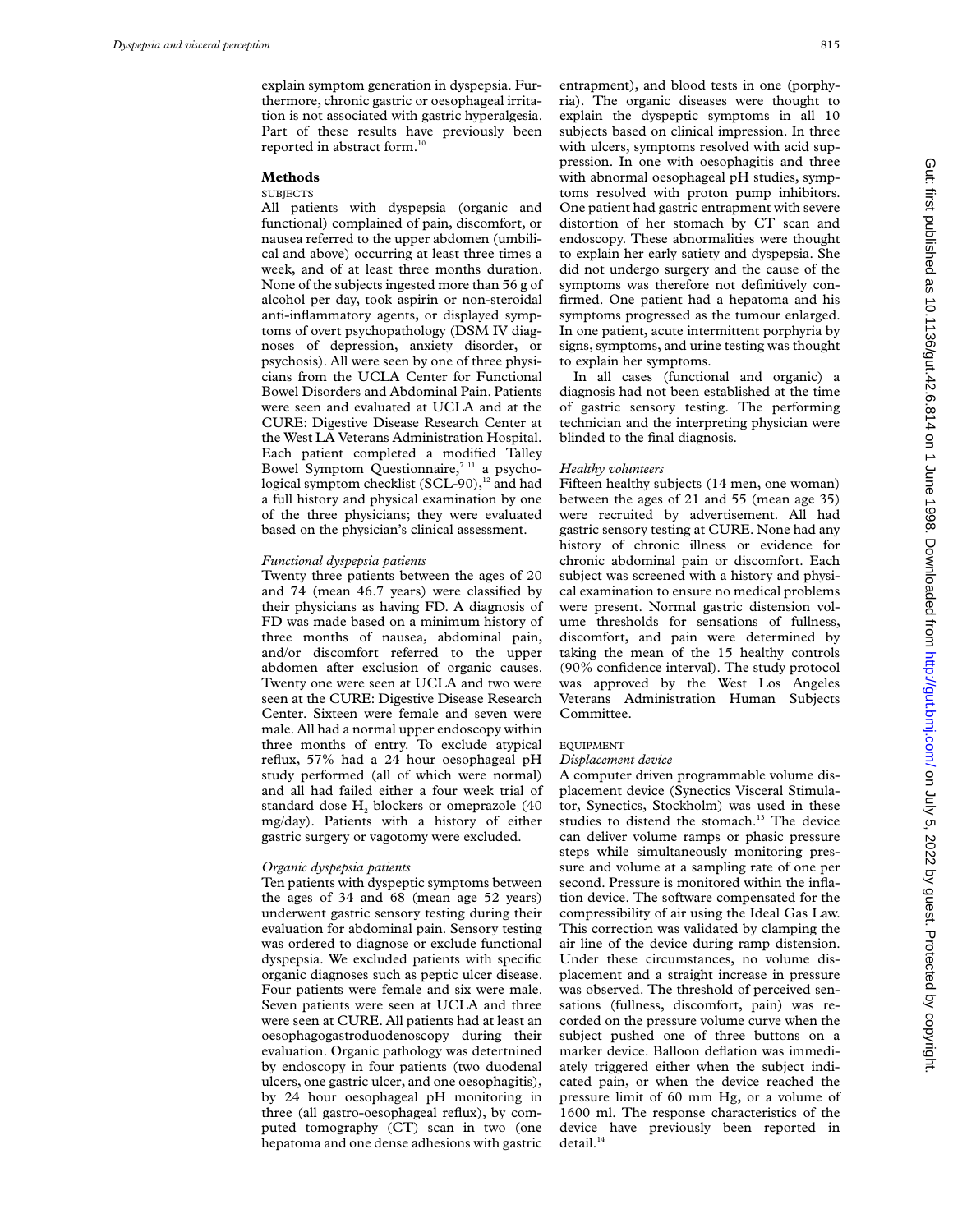## *Distending balloon*

A latex balloon was used as the distending balloon. The condom was trimmed to a length of 10 cm and tied to the distal end of a standard nasogastric tube. Distension outside of the subject resulted in a spherical balloon shape with a diameter of 14 cm when fully inflated to 1600 ml. The balloon was tested before and after experiments to ensure there was no leak. Following three preinflations during which compliance increased by up to 10%, balloon compliance remained stable during up to 20 inflations. The balloon compliance was determined before the distension by an inflation outside of the patient, then automatically subtracted by the barostat from the patient compliance curve. Balloon compliance was the same before and after use.

## *Procedure*

The posterior pharynx was anaesthetised with topical anaesthetic spray (20% benzocaine) prior to balloon insertion. The deflated balloon and nasogastric tube were passed orally into the stomach with less than 50 ml of swallowed water and a small amount of surgilube jelly. The balloon was advanced to 50 cm from the incisors and inflated to a volume of 300 ml. Gentle traction was used to position the balloon in the gastric fundus. The tube was taped to prevent migration and the balloon was deflated. *x* Ray images of the balloon were obtained for three patients not enrolled in this study to evaluate the geometry of the balloon during distension in vivo. In all cases the balloon expanded to fill the fundus and antrum with a gourd like shape early during inflation and continued to expand equally in all directions preserving the same shape from volumes of 150 ml to 1600 ml.

## *Testing environment*

Subjects reclined on a padded table and wore headphones throughout the test to block any auditory cues arising from the noise of the volume displacement device. The examiner was always present, but did not interact with the subjects after explanation of the protocol at the beginning of each test. Experiments were performed between 8 am and 11 am after a six to 12 hour fast. There were two identical testing sites, one at UCLA and one at CURE. The technicians and interpreting physician were the same at each site.

## STUDY PROTOCOL

Gastric distension was performed as previously  $reported<sup>14</sup>$  using a slow volume ramp (all subjects) and predetermined irregularly ascending stepwise isobaric pressure changes (phasic distension; FD and controls). Patients were not informed about the existence of "sham" distension runs. The phasic and sham protocols were included to estimate the contribution of response bias to observed perception thresholds.

#### *Ramp distension protocol*

Intragastric distending volume was administered at a constant rate of 200 ml/min to progressively distend the stomach. This rate was based on preliminary studies aimed at determining physiological rates of gastric distension. This rate is well below the maximal rate of gastric distension during rapid fluid ingestion, which we determined by asking 12 healthy volunteers to drink 400 ml of tap water (22 °C) at a rapid steady pace. The rate of water ingestion ranged between 311 and 685 ml/min with a mean value (SEM) of 472 (35) ml/min.

One "practice" inflation was performed initially to make the patient familiar with the distension protocol and the response device. Three ramp inflations were then performed, each ending if pain was reported, pressure reached 60 mm Hg, or volume reached 1600 ml.

# *Sham distension*

Two sham distortions were performed randomly between the ramp distortions. Sham distortions were only performed after a subject had experienced a true ramp distension of the stomach. During the sham distension, the inflating catheter was disconnected from the barostat pump without the patient's knowledge. Since subjects wore headphones, and could not see the volume displacement device, they could not use auditory or visual cues to estimate the level of distension. Patients were instructed to record symptoms during sham distortions just as they did during actual distortions.

# *Phasic distension protocol*

In order to determine whether lowered thresholds previously reported in patients with FD were related to response bias rather than afferent hypersensitivity, we included the following protocol in the assessment of six patients with FD and 14 healthy controls. Phasic distortions are defined here as rapid isobaric distortions. Rapid isobaric distortions of 60 seconds duration were administered at a volume rate of 960 ml/minute in a predetermined irregularly ascending sequence as follows: 16, 18, 8, 12, 20, 26, 22 and 28 mm Hg. To account for pressure due to balloon resistance, balloon pressures from 2 to 10 mm Hg (depending on balloon volume) were subtracted from these pressures to yield net gastric pressure. Between isobaric steps, a baseline pressure of 4 mm Hg was maintained for 60 seconds. The study was terminated if pain was reported, or 60 mm Hg or 1600 ml was reached. The phasic protocol was performed once, after the first two ramp distensions. Phasic distension had no effect on thresholds observed during subsequent ramp distension.

# *Perceptual thresholds and verbal descriptors*

Subjects recorded symptoms during the distensions by pressing one of three buttons on a response device (1, fullness; 2, discomfort; 3, pain). At the initial history and physical examination, subjects drew a diagram of the location and size of their presenting symptom on a body map, and during the sensory testing they indicated the cutaneous sensory referral area of the distending stimulus (fig 1).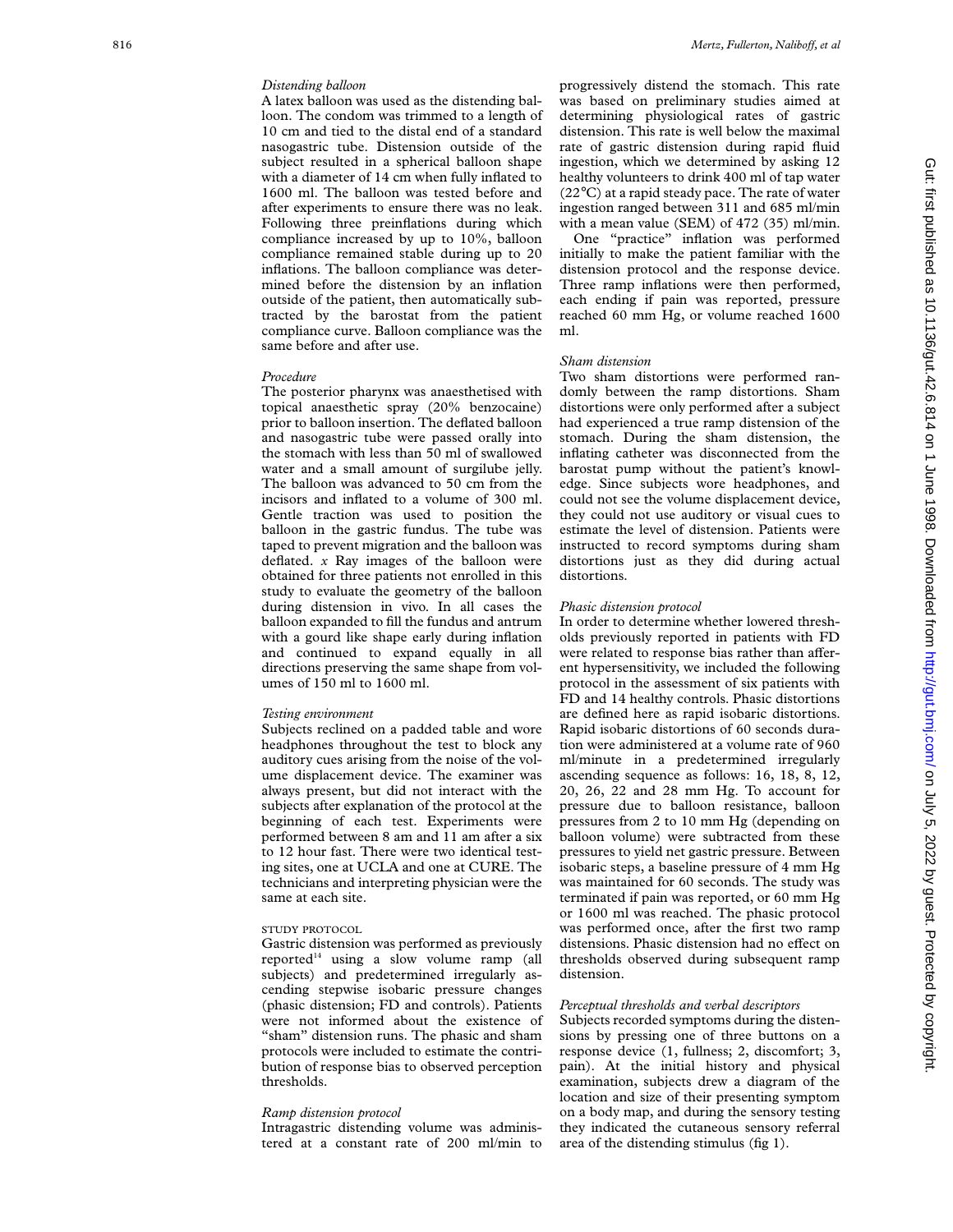

*Figure 1 Viscerosomatic referral during gastric distension. A typical referral pattern from a healthy control subject (also typical of the organic dyspeptics) and the corresponding pattern from a patient with FD.*

Perceptual thresholds were measured in terms of pressure and volume. Body surface area (BSA) in square metres was calculated for each subject and was used to normalise sensory threshold volumes for variations in body (and presumably gastric) size, by dividing thresholds (ml) by BSA (m<sup>2</sup>). Perceptual thresholds during ramp inflation for each sensation (fullness, discomfort, and pain) were determined by averaging the results from the three ramps (not including the practice ramp). For phasic distension, the thresholds were determined from one sequence.

## *Gastric compliance*

Pressure and volume in the gastric distension balloon were continuously recorded by the barostat during distension, allowing us to determine pressure–volume relationships. Pressures were corrected for balloon compliance by subtracting balloon pressures at each volume. Baseline intragastric pressures prior to any air inflation were calibrated as 0 mm Hg. Compliance was defined as the ratio of change in intragastric volume and pressure from a baseline of zero. Gastric compliance between patient groups was compared during ramp and during isobaric distension. During volume ramp distension, respective intragastric pressures were

*Table 1 Comparison of symptoms and gastric sensory testing in patients with functional dyspepsia, organic dyspepsia and controls*

|                                  | Functional dyspepsia<br>$(n=23)$ | Organic dyspepsia<br>$(n=10)$ | Controls $(n=15)$ |
|----------------------------------|----------------------------------|-------------------------------|-------------------|
| Effect on life $(1-10)\ddagger$  | 6.2(1)                           | 6.9(1)                        | NA                |
| Pain severity $(1-4)$ ‡          | 3.1(1)                           | 3.1(1)                        | NA                |
| Exacerbated by food              | 6/17(35%)                        | 3/7(43%)                      | NA                |
| Early saity                      | 15/19 (79%)                      | 4/7(57%)                      | NA                |
| Weight loss $(>3.18 \text{ kg})$ | 10/19(55%)                       | 2/7(37%)                      | NA                |
| Nausea a primary complaint       | $11/18(61\%)$ <sup>+</sup>       | $0/8(0\%)$                    | NA                |
| Nausea weekly                    | 11/20(55%)                       | 2/7(28%)                      | <b>NA</b>         |
| Vomiting weekly                  | 7/21(33%)                        | 3(37%)                        | NA                |
| GORD six weekly                  | $6/20(30\%)$                     | 1/6(17%)                      | NA                |
| Insomnia                         | 12/17(71%)                       | 5/8(62%)                      | <b>NA</b>         |
| Hypersensitive                   | $16/23$ $(65\%)$ ***             | $0/10(0\%)$                   | $0(0\%)$          |
| Normal referral                  | $12/23$ (52%)**                  | $2/10(20\%)$                  | $0(0\%)$          |
| Either                           | $20/23$ (87%)***                 | $2/10(20\%)$                  | $0(0\%)$          |
| Symptoms reproduced by           |                                  |                               |                   |
| balloon distension               | $13/19(68\%)*$                   | $3/10(30\%)$                  | NA                |

\*p<0.05 *v* organic dyspepsia; \*\*p<0.01 *v* controls; \*\*\*p<0.001 *v* organic dyspepsia and controls; †p<0.01 *v* organic dyspepsia.

‡Results expressed as mean (SEM).

GORD, gastro-oesophageal reflux disease.

compared at 50 ml intervals. During isobaric distension, respective intragastric volumes were compared for each distension pressure.

# *Assessment of psychological symptom severity*

Patients completed the SCL-90 psychological symptom questionnaire at the time of their initial clinic visit. Nine symptoms thought to be indicative of non-ulcer dyspepsia (NUD) and all eight of the major psychological symptom scales were selected for analysis prior to review of the data. No other symptom data were included in the analysis. Nineteen of 23 patients with FD (83%) and eight of 10 organic patients (80%) completed the questionnaire. The SCL-90 yields T scores based on a non-psychiatric normative sample for symptom scales of anxiety, depression, somatisation, obsessive compulsive traits, interpersonal sensitivity, hostility, phobic traits, and paranoia. Clinically significant levels of psychology symptoms are defined as a T score above 63 (normative mean 50, SD  $10$ ).<sup>12</sup>

## *Statistical methods*

Group difference for continuous variables was assessed using Student's *t* test. Results are expressed as mean (SEM). Associations for categorical variables were measured using Fisher's exact test. Pearson product moment correlations were obtained for comparisons of psychological symptoms (SCL-90 severity scores) and age with perceptual thresholds. For the 17 gastrointestinal and psychological symptoms evaluated, results are presented without adjustment for multiple comparisons. Actual p values are reported.

# **Results**

# SYMPTOMS

Patient symptoms were assessed with a bowel symptom questionnaire. Patients with FD commonly had symptoms of nausea at least weekly (55%), nausea as a primary complaint (61%), and early satiety (79%), and reported weight loss of more than 3.18 kg in the last year (55%). Symptoms of gastro-oesophageal reflux (30%), vomiting (33%), and exacerbation of symptoms by food (35%) were less common in the patients with FD. Compared with the organic patients, only nausea as a primary complaint was significantly more common in FD (p=0.0074) (table 1). Pain was rated on average as severe (rating of 3 on a four point scale) by both FD and organic patients. The negative effect of the condition on private and professional life was rated as 7 out of a possible 10 (on a visual analogue scale, where 10 is most severe and 0 is insignificant) for both patient groups.

Patients with FD who reported nausea at least weekly (n=9) were more likely than those with less frequent nausea (n=8) to have an abnormal level of psychological symptoms. Those with more frequent nausea were more depressed (6/9 versus 1/8), tended to be more somatically focused (6/9 versus 2/8), and tended to be more hostile (5/9 versus 1/8).

Psychological symptoms were present in approximately 50% of patients, and were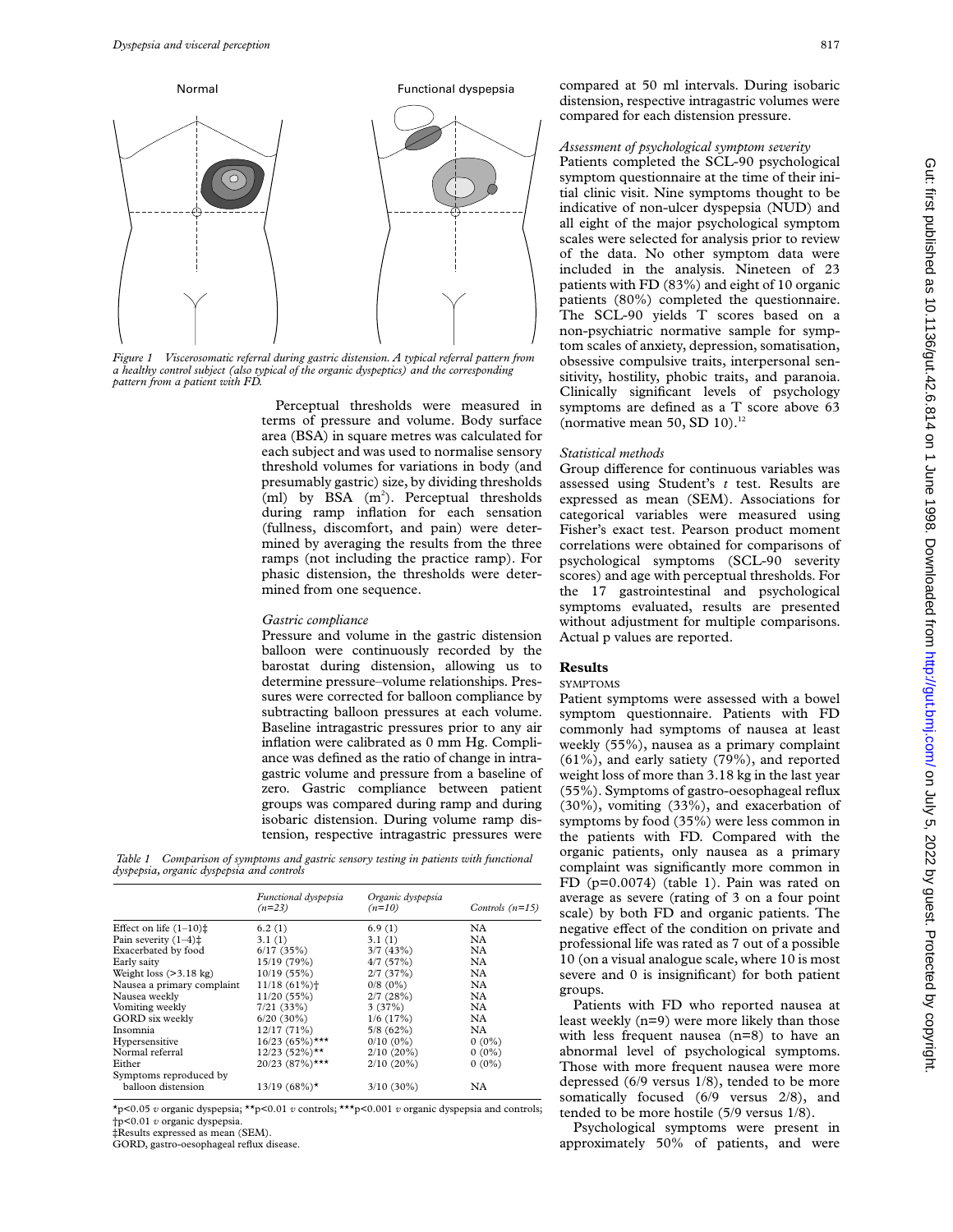

*Figure 2 Perceptual response to gastric distension (ramp). \*p<0.01 for FD versus organic dyspeptics and healthy controls.*

equally common in the FD and organic dyspeptics. Clinically significant psychological symptoms were seen in 11/19 patients with FD and 5/8 organic patients. For anxiety and depression, 9/19 patients with FD and 2/8 organic patients had significant levels of symptoms. For somatisation, obsessive compulsive trait, interpersonal sensitivity, hostility, phobic trait, and paranoia, 10/19 patients with FD and 5/8 organic patients had significant levels of symptoms. When mean values of scores for each psychological symptom were compared, there were no significant differences between the functional and the organic dyspeptics for any symptom category.

## PERCEPTUAL THRESHOLDS *Ramp distension*

Patients with FD were notably more sensitive (lower thresholds) to gastric distension than normal controls or patients with organic causes of dyspepsia. Volume thresholds for fullness, discomfort, and pain (reported in that order by 46/48 subjects) in response to balloon distension were 40–50% lower in patients with FD than in patients with organic causes of dyspepsia or healthy volunteers (p<0.01 for each of six



*Figure 3 Pain thresholds during gastric distension (ramp). The cut off line for a normal pain threshold was selected to include all the healthy controls. This cut off was the mean −1.6 SD (90th percentile) (2/15 healthy controls did not report pain up to gastric volumes of 1500 ml).*

comparisons) (fig 2). Thresholds for patients with organic dyspepsia and healthy controls were similar. No patients with organic dyspepsia had hypersensitivity to distension (using normal values determined from the 15 healthy volunteers). Fifteen of 23 patients with FD (65%) had a reduced threshold for one of the three sensations. Thresholds for fullness, discomfort, and pain were reduced in 12, 13, and 13 patients with FD respectively (fig 3). Although there was a greater portion of women in the FD group, there was no significant difference in sensory thresholds between males and females. In this study, the findings of reduced sensory thresholds to gastric ramp distension were specific for FD. None of the organic dyspeptics or the healthy volunteers had reduced thresholds, but 65% of the patients with FD showed hypersensitivity.

Pressure thresholds for fullness (F), discomfort (D), and pain (P) with ramp distension were similar in FD (F: 12.2 (0.9); D: 13.3 (0.7); P: 14.7 (0.7)), organic dyspeptics (F: 14.5 (1.3); D: 15.0 (1.3); P: 16.1 (1.4)), and normal controls (F: 12.5 (0.7); D: 13.6 (0.5); P: 14.6 (0.5)). The pressure for each successive sensation was similar to the pressure for the previous one since the sensations tended to occur in the flat plateau portion of the gastric pressure volume curve (fig 4).

## *Phasic distension*

In order to rule out possible effects of response bias on perception thresholds, we also evaluated thresholds during a series of predetermined irregularly ascending isobaric (phasic) distension steps in six patients with FD and 14 healthy volunteers. Patients with FD were more sensitive to rapid isobaric distension than normal control subjects for discomfort and pain, but not fullness. The volume threshold for fullness in FD was 219 (48) versus 292 (48) in normal controls (p=0.37). For discomfort the threshold in FD was 266 (52) versus 482 (53) in controls (p=0.02). For pain the threshold in FD was 387 (72) versus 665 (70) in controls ( $p=0.01$ ). The sensory pressure thresholds were similar for FD (F: 12.1 (1.8); D: 15.6 (1.5); P: 17.6 (1.3)) and normal controls (F: 13.6 (1.3); D: 17.5 (0.7); P: 18.4 (0.7)).

In controls, perceptual thresholds obtained during ramp and phasic distension showed a weak, but significant correlation for all three sensations (F:  $r^2$ =0.80, p<0.01; D:  $r^2$ =0.43, p<0.02, P:  $r^2$ =0.49, p<0.05), while in patients with FD such a correlation was only observed for discomfort  $(r^2=0.68, p<0.05)$ .

# *Correlation of perception thresholds with clinical parameters*

.<br>We evaluated the effect of age, patient sex, and psychological symptoms on sensitivity to gastric distension. Perceptual thresholds for all sensations during ramp distension were influenced by patient age, with older patients less sensitive (higher thresholds). This effect was seen in the FD group for fullness, discomfort, and pain. For healthy controls this reached significance for pain. For organic patients this trend did not reach significance (table 2).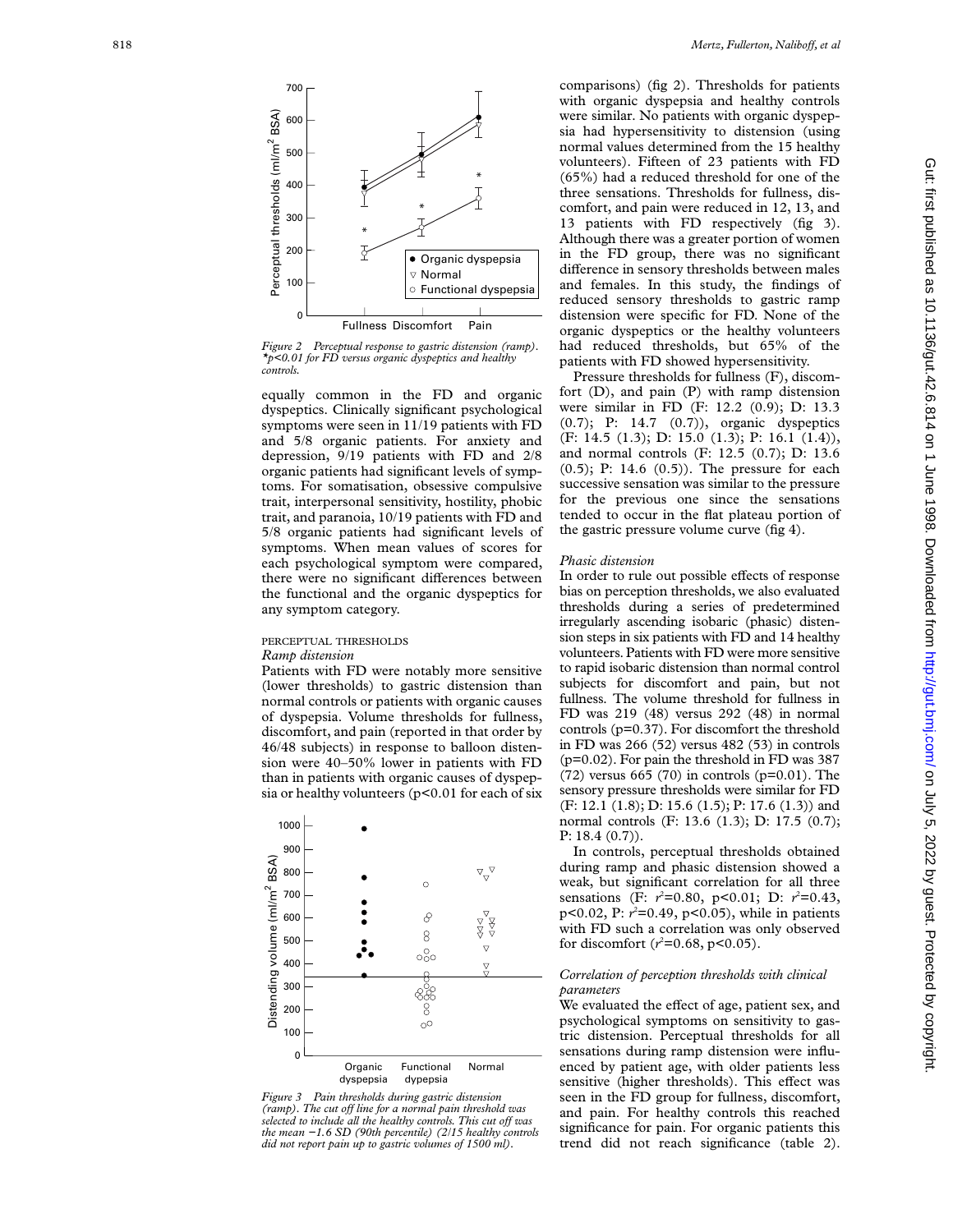*Table 2 EVect of patient age on thresholds during ramp distension*

|                      | <b>Fullness</b>           | Discomfort               | Pain                      |
|----------------------|---------------------------|--------------------------|---------------------------|
| Functional dyspepsia | 3.3 $(0.29)$ <sup>*</sup> | 4.1 $(0.3)$ <sup>*</sup> | 4.6 $(0.26)$ <sup>*</sup> |
| Organic dyspepsia    | 9.1(0.32)                 | 8.8(0.19)                | 0.02(0.16)                |
| Control              | $6.6(0.24)$ *             | 7.0(0.22)                | $0.04(0.3)$ *             |
| All                  | 3.1 $(0.09)$ <sup>*</sup> | 3.2(0.07)                | 3.7(0.08)                 |

Results are slopes of lines  $(y=mx+b)$  describing correlations of ramp perpetual thresholds to patient age, where  $x =$  age and  $y =$  threshold/BSA.  $T^2$  values for correlations are in parentheses.  $x_{p<0.05}$ 

> There was no correlation between age and phasic perceptual thresholds. Male and female patients had similar sensitivities to distension. There was no relation between psychological symptom severity (by SCL-90) and perceptual thresholds. There was no difference in clinical symptoms between normal and low threshold patients with FD.

## GASTRIC PRESSURE VOLUME CURVE

The gastric pressure in response to progressive volume ramp distension was a characteristic hyperbolic shape, with an early steep phase followed by a plateau (fig 4). In no patient did the maximum plateau pressure exceed 22 mm Hg. Sensations of fullness, discomfort, and pain were characteristically experienced in the plateau portion of the compliance curve. There was no difference in the pressure volume curves of patients with FD, organic dyspeptics, and control subjects. Comparisons above 800 ml could not be made because few patients with FD tolerated distension beyond that volume (fig 4A).

During isobaric distension, gastric expansion was initially very rapid, followed by a slower accommodation. At pressures above 13 mm Hg a volume plateau was not typically reached before the subject experienced pain (86%), 1600 ml was reached, or the end of the 60 second isobaric step was reached. Peak volumes at each isobaric step plotted against pressure showed the same hyperbolic shape as ramp distension (fig 4B). There was no difference in volume responses to isobaric distension between patients with FD and healthy controls.

ANATOMICAL SITE OF SENSATIONS

Subjects were asked to draw on a body map the area where they perceived the sensations of fullness, discomfort, and pain during gastric ramp distension (fig 1). In normal subjects this area always (15/15) centred around the epigastrium, left upper quadrant, or periumbilical region. With progressive distension, the areas of sensation were typically drawn as concentric circles,

with the more aversive sensations (pain>discomfort>fullness) experienced at larger volumes and drawn as larger circles. The referral of each sensation was always in continuity (overlapping) with the previous, less aversive sensation. Twelve of the 23 patients with FD experienced one or more of the sensations in an aberrant location. These sites included the back (two), right upper quadrant (six), lower abdomen (six), and pelvis (one). The aberrant referral area was often discontinuous with the other sensation areas (10/23 or 43%). Eight of the 10 organic disease patients had normal referral areas. Of the two patients with aberrant referral, retrosternal referral was seen in one with reflux disease, and referral to the back was seen in another with painful duodenal ulcer. In both patients the reported referral area reported during distension was similar to the site identified previously by the patient as location of their typical chronic pain. Typical pain was more likely to be provoked with gastric balloon distension in patients with FD (68%) than in organic patients (30%) (p=0.047).

If abnormal sensation is defined as either aberrant referral or hypersensitivity to gastric distension, 20/23 (87%) patients with FD were abnormal, compared with only 2/10 (20%) organic patients (p=0.0002), and 0/15 normal volunteers (p<0.0001). Sensitivity of abnormal sensation for FD is 87% and specificity is 80%, when compared with an appropriate disease control.

#### SHAM DISTENSION

Sham balloon distension was performed randomly during the inflation protocol, by



*Figure 4 Gastric compliance. (A) Ramp distension. Gastric compliance (dV/dP) at each volume was the same in functional dyspeptics, organic dyspeptics, and healthy control subjects (not shown for clarity). Gastric perceptual thresholds in relation to the pressure/volume curve are indicated for functional dyspeptics (open boxes) and organic dyspeptics (solid boxes). (B) Phasic distension. Gastric compliance was the same for functional dyspeptics and healthy controls at each pressure tested.*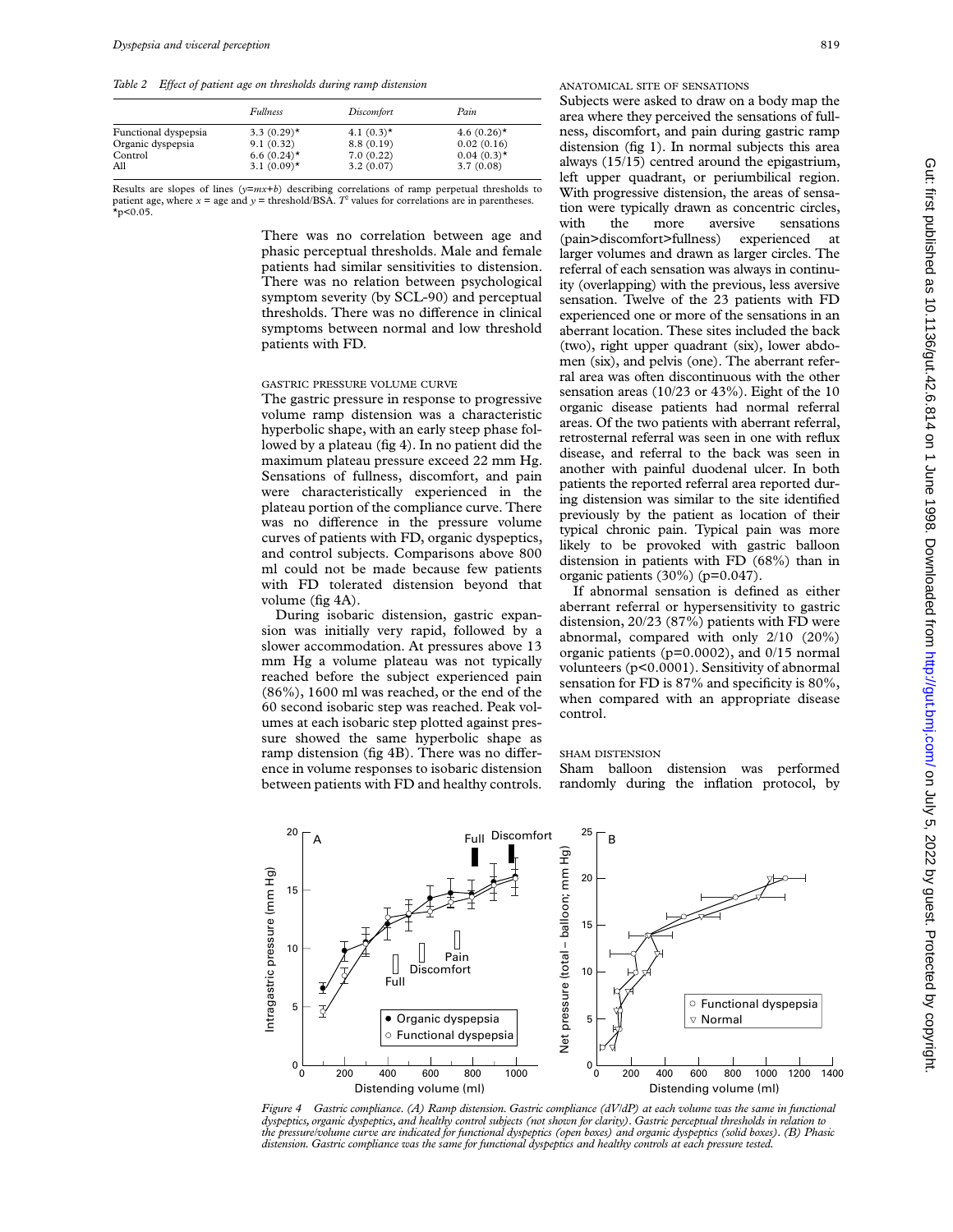*Table 3 Reporting of gastric sensations during sham gastric distension*

|            | Functional dyspepsia<br>$(n=23)$ | Organic dyspepsia<br>$(n=10)$ | Controls $(n=15)$ |
|------------|----------------------------------|-------------------------------|-------------------|
| Fullness   | 12(52%)                          | $3(30\%)$                     | $6(40\%)$         |
| Discomfort | 10(43%)                          | $3(30\%)$                     | 4(27%)            |
| Pain       | $10(43\%)$ **                    | $3(30\%)$                     | 1(7%)             |

\*\*p<0.01 for functional dyspepsia *v* controls.

disconnecting the air infusion device from the subject without his or her knowledge. During sham distension fullness was reported by 21/48 subjects, discomfort by 17/48, and pain by 14/48 (table 3). Patients with FD, patients with organic disorders, and healthy volunteers were equally likely to report sensations of fullness and discomfort during sham distension. However, the patients with FD were more likely than normal controls but not organic dyspeptics to report pain during sham distension (43% versus 7%, p=0.01). During sham distension, the "volume" at which sensations were reported was the same for FD, organic, and normal control subjects. Thresholds for fullness, discomfort, and pain reported during sham distension and actual distension were not different (fig 5).

There was no relation between reporting of sensations during sham distension and psychological symptoms, including anxiety and somatisation. However, statistical power for detecting an association is low due to the small number of subjects studied.

Patients who reported discomfort or pain during sham distension had lower thresholds for sensations of fullness, discomfort, and pain (p<0.02 for each). When subjects with FD or organic dyspepsia were examined separately, sham response was associated with a reduced threshold for fullness in FD  $(F: p=0.03; D)$ :  $p=0.08$ ; P:  $p=0.18$ ) and for pain in organic dyspepsia (F: p=0.2; D: p=0.1; P: p=0.03). Among healthy volunteers, those reporting sham had lower thresholds for discomfort and pain (F: p=0.17; D: p=0.056; P: p=0.07).

## **Discussion**

In the current study we have shown that even though patients with severe functional and organic dyspepsia have a similar prevalence of



*Figure 5 Perceptual thresholds during sham distension. Mean perceptual threshold volumes were measured for all subjects during actual gastric distension and during sham distension.*

dyspeptic symptoms, only those with functional disease show evidence of altered visceral perception in the form of lowered perception thresholds. Likewise, the prevalence of altered viscerosomatic referral during ramp gastric balloon distension was significantly more common in patients with FD.

In this study patients with FD and organic disease controls had similar clinical symptoms. There was no difference in meal associated exacerbation, reflux symptoms, or bloating between FD and organic disease. In contrast to conventional wisdom, we confirmed our earlier findings<sup>15</sup> that sleep disturbances are common in severe FD, and that weight loss is equally common in organic and functional dyspepsia. There was no difference in the prevalence of any of the subjective symptoms in those with and without hypersensitivity. In this population sample, symptoms from the upper gut therefore appear to be relatively non-specific. One could argue that the similarity of symptoms may result from the presence of FD in some or all of the patients with organic disease. While such an overlap of organic and functional symptoms may occur in some patients, it is unlikely to explain symptoms in the current study. In those 7/10 patients with mucosal pathology, symptoms resolved promptly following appropriate therapy of the organic lesion. As recently suggested, $16$ attempts to classify patients with epigastric pain as reflux-like, ulcer-like, or dysmotility-like are therefore unlikely to separate patients into diagnostic or pathophysiological groups. The symptom of severe nausea, however, did occur more often in subjects with FD and was correlated with psychological distress, particularly anxiety. In this patient population seen at a tertiary referral centre, who rated their symptoms as severe, we found an equal prevalence of psychological symptomatology in the functional and organic group. However, the number of patients with psychological measurement data was small (19 FD and eight organic) and the resulting statistical power to detect a true difference is low. Nevertheless, in this study we believe it is unlikely that psychological symptoms were related to the hypersensitivity observed in the patients with FD. This finding supports the concept that psychological symptoms are a comorbid condition with FD and organic dyspepsia, which may play a role in a patient's decision to seek tertiary care.

In the current study we have applied balloon distension paradigms previously used to characterise alterations in rectal afferent function in patients with organic and functional intestinal disease. Since both rectum and stomach function as storage organs, and since a considerable overlap exists between symptoms of IBS and  $FD<sub>1</sub><sup>17</sup>$  we expected to see similar perception abnormalities in the two conditions. We have recently shown that IBS patients report the sensation of discomfort at lower degrees of rectal distension regardless of whether thresholds are expressed as pressure, volume, or wall tension. Furthermore, in the rectum this altered perception is limited to the sensation of discomfort, and is only observed during rapid, phasic distension, whereas thresholds during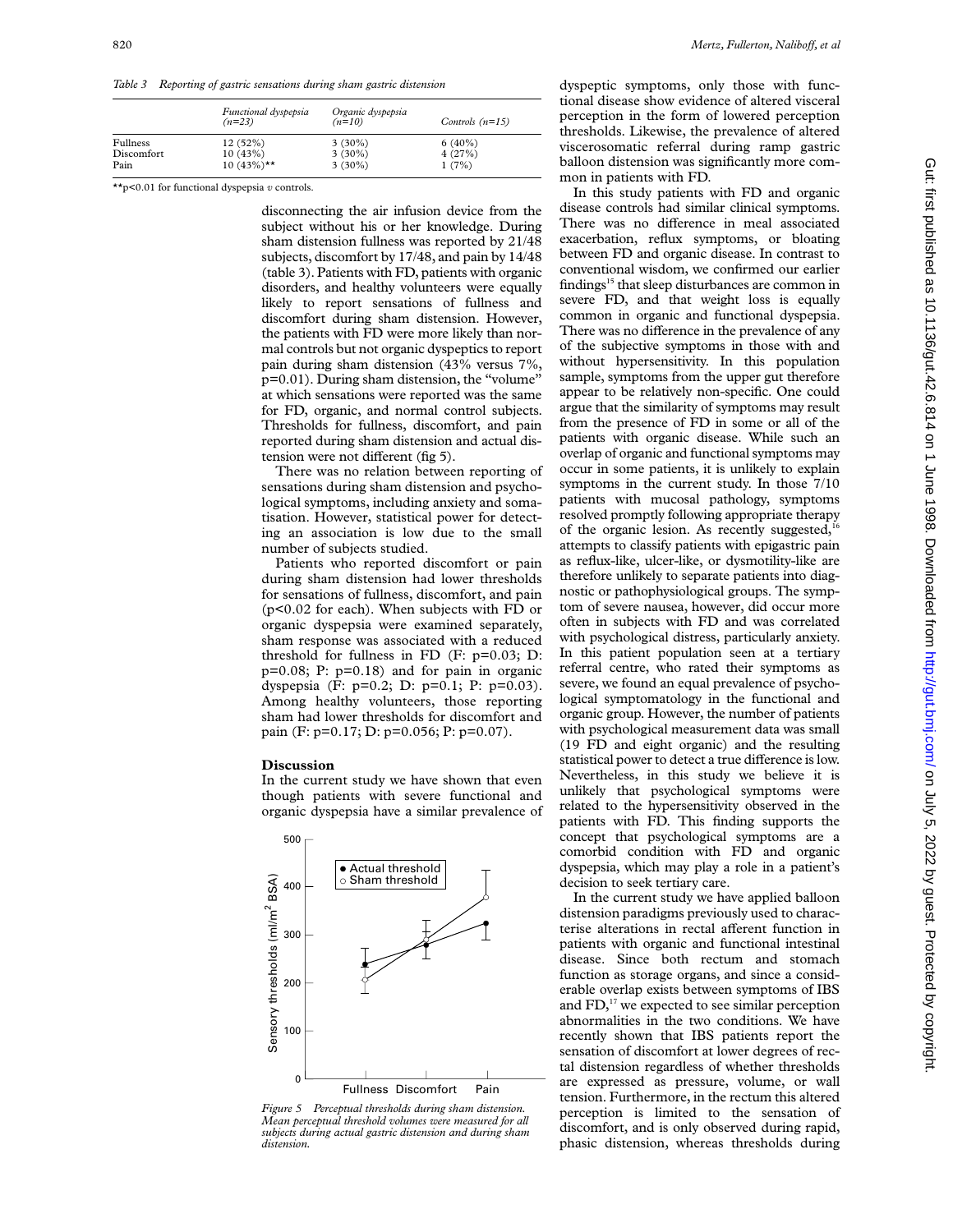slow ramp distension are normal or even elevated in some patients. In contrast to IBS, we have found hypersensitivity in FD to both slow ramp and rapid phasic distension, and the reduced thresholds are found only in terms of volume of gastric distension, not pressure. In addition, the hypersensitivity is for both nonnoxious (fullness) and noxious sensations (discomfort and pain), as opposed to the finding in IBS patients. The observed difference may relate to at least three factors: differences in the pressure volume characteristics between the stomach and rectum; regional differences in afferent innervation; and regional differences in the psychophysics of visceral perception.

## PRESSURE VOLUME CHARACTERISTICS

In the rectum, increasing balloon distension volumes are accompanied by increasing intrarectal pressures, reflected in a sigmoid pressure volume curve. In contrast, in the stomach, initial distension causes a steep rise in pressure and volume (slope phase), while further distension (generally above 300–400 ml) causes a slower rise in pressure with each volume increment (plateau phase). During ramp distension, fullness, discomfort, and pain are experienced in the plateau phase of the compliance curve, where large changes in volume are associated with no or very small changes in pressure. This may explain why pressure thresholds are not different between patient groups, or between sensations within a group. The gastric pressure volume relation has been evaluated by several investigators using either an infinitely compliant bag or a balloon as was used in this study. Other investigators<sup>8</sup> have used elastic balloons for gastric distension and have also shown a two phase compliance curve with a plateau after 300–400 ml, similar to the findings we report using a balloon. Using a gastric balloon, Bradette *et al* reported reduced volume thresholds in FD,<sup>8</sup> similar to the current findings. However, using a bag, Malagelada<sup>9</sup> found the gastric–pressure volume relation to be linear (no plateau) at up to 600 ml of distension, and reported reduced pressure thresholds in patients with FD versus control subjects. The reason for these differences is unclear. Nevertheless, since compliant balloons were used both in the rectal studies of IBS patients and in the current study of gastric distension, the observed pressure volume differences between stomach and rectum are likely to represent true anatomical or physiological differences between the two organs.

## AFFERENT INNERVATION

In the current study of FD, we provide evidence for alterations in visceral afferent pathways, mediating perception of gastric distension. Patients with FD had significantly lower pain and discomfort thresholds during ramp and phasic distension. Sensory thresholds measured during predictable volume ramp distensions may be influenced by response bias, as suggested by patient reports of sensations during sham distension. However, since the irregular sequence of the phasic distension steps was not known to the subjects,

and the rate of isobaric volume expansion varies with the pressure step, and since visual and auditory cues were eliminated in our protocol, it would be extremely difficult for subjects to anticipate the degree of distension using temporal cues. In addition, half of the patients with FD showed altered viscerosomatic referral patterns, which are strongly suggestive of altered spinal or supraspinal processing of visceral afferent information.<sup>5 1</sup>

Both the rectum and stomach have a dual sympathetic and parasympathetic afferent innervation. It is generally assumed that vagal afferent fibres (parasympathetic) with mechanoreceptors located in the mucosa and muscle wall do not play a significant role in the mediation of visceral pain, even though they may be involved in pain modulation.<sup>19</sup> Consistent with this concept is the observation that symptoms of dyspepsia are common in patients after truncal vagotomies, that perception thresholds for duodenal distension are lower in patients with truncal vagotomies, $20$  and that patients who have undergone gastric surgery including vagotomy for symptoms of intractable dyspepsia but without documented ulcer (presumably patients with FD) commonly experience an exacerbation of dyspepsia.<sup>21</sup> As opposed to vagal afferents, splanchnic afferent pathways (sympathetic) are involved in the mediation of visceral pain. The receptive fields of these splanchnic afferents are thought to be located in the serosa and mesentery of the gut, with traction and torque the most appropriate stimuli to activate serosal tension receptors.<sup>22</sup> Even though the relation between perception and the pressure volume relation in the stomach is consistent with balloon distension being encoded by a volume receptor, it is conceivable that the large volume required to elicit conscious perception in the stomach and the mobile mesentery of the stomach causes mesenteric traction during both rapid (phasic) and slow (ramp) distension. Conversely, with much smaller distension volumes used in the rectum, and the fact that the rectum is only partially invested by mesentery, traction on the rectosigmoid mesentery may occur primarily during rapid (phasic) distension.

Analogous to animal models of visceral afferent sensitisation, it has previously been suggested that mucosal irritation or inflammation may play a role in the development of visceral hyperalgesia.<sup>5</sup> However, our results indicate that chronic inflammation in the gastrooesophageal region does not induce hypersensitivity since 7/10 organic patients with normal sensitivity to gastric distension had inflammatory luminal lesions (gastric ulcer—one, duodenal ulcer—two, macroscopic oesophagitis—one, presumed microscopic oesophagitis—three), but none had hypersensitivity to gastric distension. In addition, chronic pain of organic aetiology in the gastrooesophageal region is not sufficient to alter perception of gastric distension. These findings are analogous to recent findings in patients with Crohn's disease, in whom chronic inflammation in the small bowel is not associated with rectal hypersensitivity.<sup>23</sup>